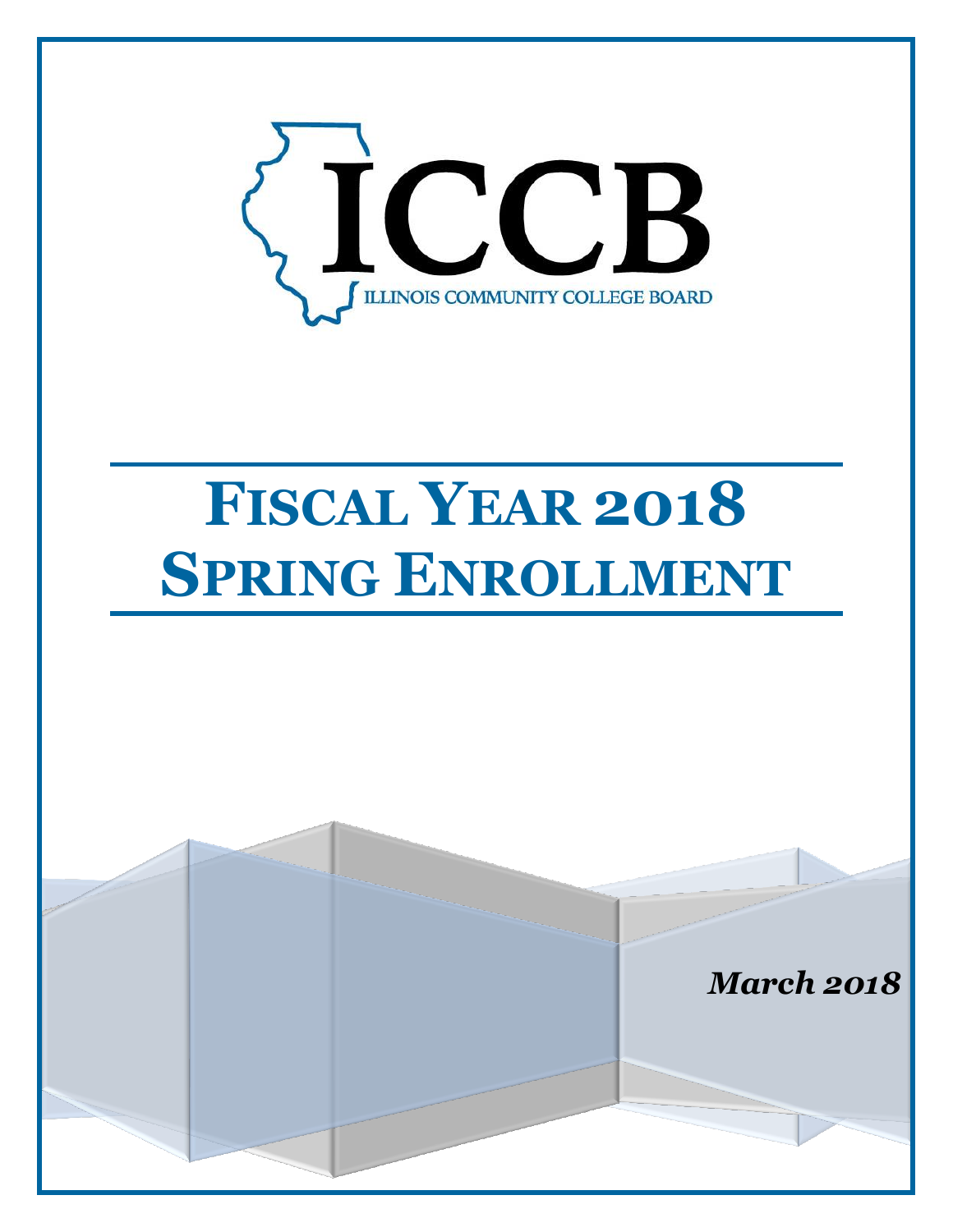## **Headcount and Full-time Equivalent (FTE) Both Decreased Compared to Previous Year**

Community colleges report opening spring term enrollment figures to the Illinois Community College Board using a brief web based survey. These figures reflect student enrollments as of the end of registration for the Spring 2018 semester—usually the 10th day of the term.

Overall, compared to the same term one year ago, statewide Spring 2018 headcount enrollments and full-time equivalent (FTE) enrollments both decreased. The Spring 2018 semester headcount was 289,611 compared to 302,741 last year (a headcount decrease of 13,130 or -4.3 percent). The latest FTE count was 160,396 compared with 167,294 a year ago (an FTE decrease of 6,898 or -4.1 percent). FTE figures reflect the total number of credit hours being taken by students divided by 15—the number of semester hours traditionally considered a full-time class load.

Table 1 contains comparative statewide spring tenth-day enrollments for the last five years. Figure 1 on the next page illustrates a comparison of headcount and FTE trends from 2014-2018.

| Table 1                                              |
|------------------------------------------------------|
| SUMMARY OF OPENING SPRING ENROLLMENTS IN             |
| ILLINOIS PUBLIC COMMUNITY COLLEGES FROM 2014 TO 2018 |

|                | <b>Spring</b><br>2014 | <b>Spring</b><br>2015 | <b>Spring</b><br>2016 | <b>Spring</b><br>2017 | <b>Spring</b><br>2018 |
|----------------|-----------------------|-----------------------|-----------------------|-----------------------|-----------------------|
| Headcount      | 341,722*              | 330,010*              | 318,524               | 302,741               | 289,611               |
| Percent Change | $-6.8%$               | $-3.4%$               | $-3.5%$               | $-5.0\%$              | $-4.3%$               |
| <b>FTE</b>     | 192,439*              | 184,036*              | 175,859               | 167,294               | 160,396               |
| Percent Change | $-6.7\%$              | $-4.4%$               | $-4.4%$               | $-4.9%$               | $-4.1%$               |

\* Adjusted Total

It should be noted that despite the continued enrollment decreases statewide, most Illinois community colleges continue to produce an elevated number of graduates annually. With 66,143 earned collegiate-level degrees and certificates, fiscal year 2017 had the fifth highest annual number of statewide graduates recorded from the Illinois Community College System. For detailed student graduate data by community college see the [ICCB Data Book](https://www.iccb.org/data/?page_id=10) (Section III).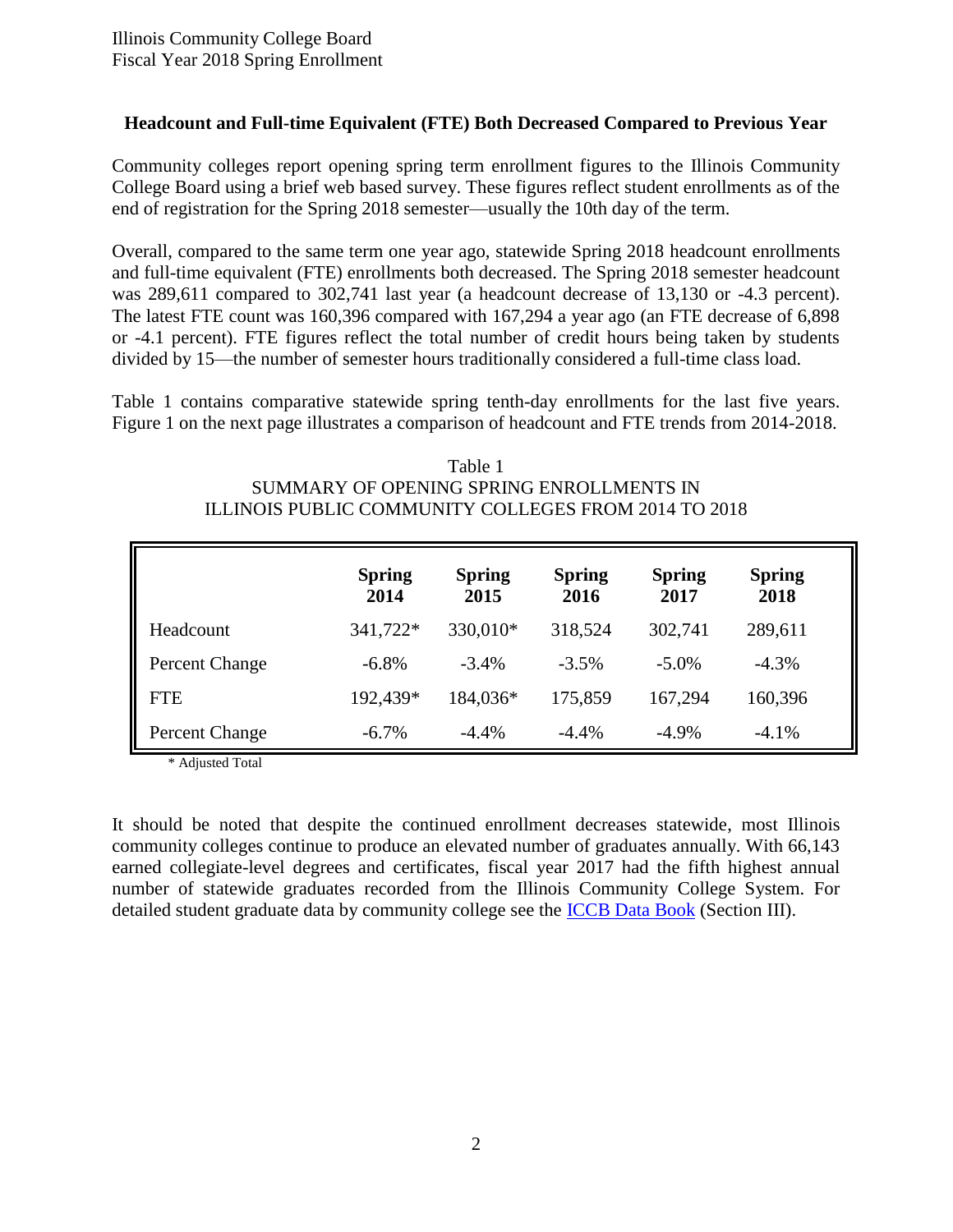

Public Community Colleges from 2014 to 2018

Table 2 provides a comparison of fiscal year 2014 through fiscal year 2018 spring headcount enrollments for each community college. Among the 48 community colleges, since last year headcount increases were reported at 12 colleges (1.0 percent or higher). Thirty-four colleges saw decreases (1.0 percent or more) compared to last year. Two colleges reported little or no change (less than 1.0 percent) versus last year. Longer-term, statewide headcount enrollments were down 15.2 percent compared to Spring 2014.

Table 3 contains a comparison of full-time equivalent (FTE) enrollments for the same five-year period. Compared to last year, Spring 2018 FTE increases were reported by only five colleges and decreases by 40 colleges, and three colleges indicated little or no change. Longer term, statewide FTE enrollments were down 16.7 percent compared to Spring 2014.

Table 4 provides fiscal year 2014 through fiscal year 2018 spring opening enrollments in internet-based courses at each community college. Spring enrollments in online courses have been steady in the most recent five years. At the beginning of the Spring 2018 semester, there were 109,656 students (duplicated) enrolled in internet courses compared to 103,727 in Spring 2017 (an increase of 5.7 percent) and 101,795 in Spring 2014 (an increase of 7.7 percent). Compared to last year, Spring 2018 duplicated internet enrollments increased at 30 colleges, decreased at 12 colleges, and had little or no change at six colleges.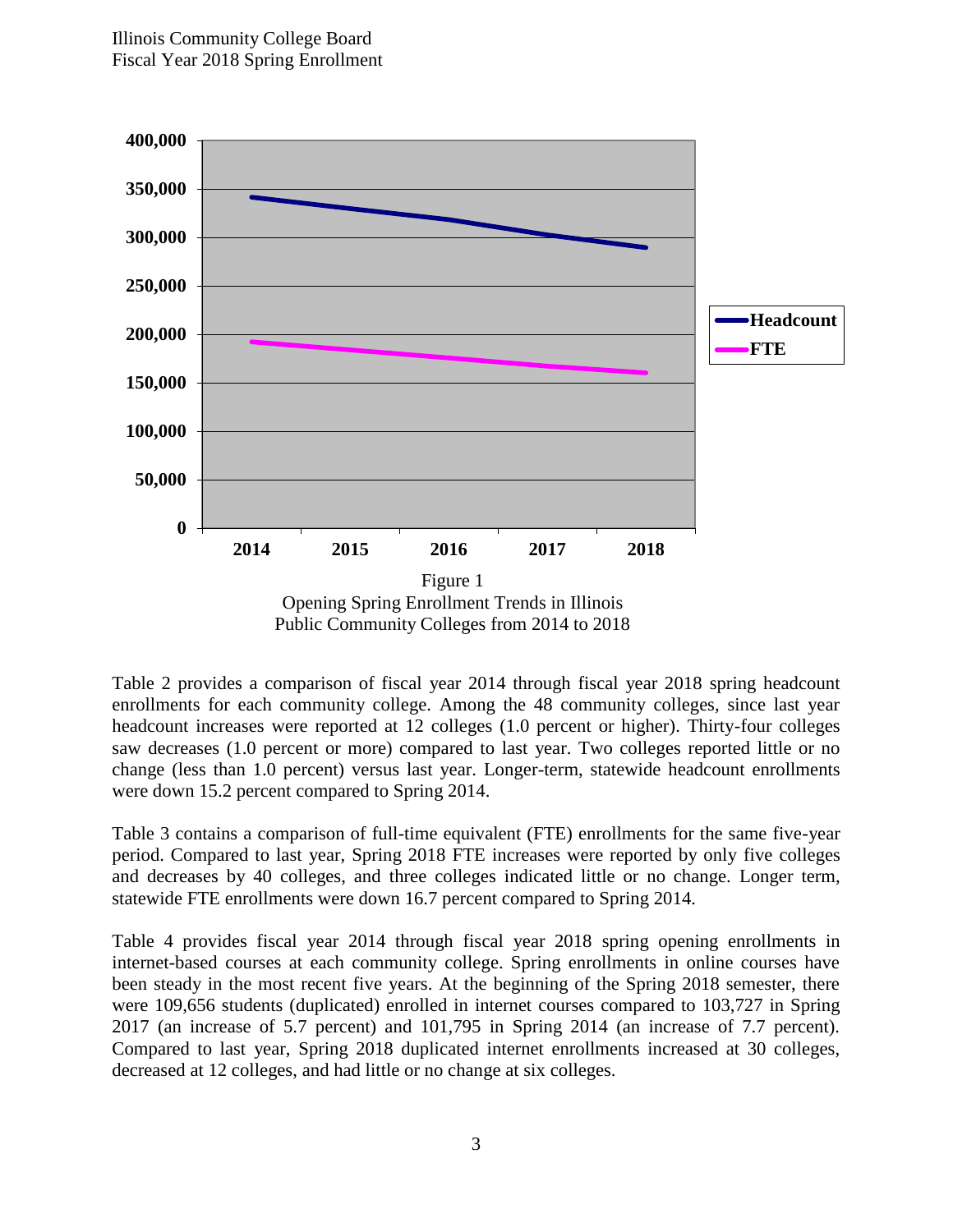#### **Illinois Community College Board Table 2 SUMMARY COMPARISON OF SPRING HEADCOUNT ENROLLMENTS BY COLLEGE, FISCAL YEARS 2014-2018**

| Dist.                      | Spring<br>FY 2014 | Spring<br>FY 2015 | Spring<br>FY 2016 | Spring<br>FY 2017 | Spring<br>FY 2018 | Spring<br>% Change | Spring<br>% Change |
|----------------------------|-------------------|-------------------|-------------------|-------------------|-------------------|--------------------|--------------------|
| No. College Name           | Headcount         | Headcount         | Headcount         | Headcount         | Headcount         | 2014-2018          | 2017-2018          |
| 503 Black Hawk             | 6,303             | 6,087             | 5,838             | 5,605             | 5,200             | $-17.5%$           | $-7.2%$            |
| 508 Chicago                | (57, 984)         | (53,906)          | (49, 973)         | (44, 738)         | (43, 511)         | $(-25.0)$          | $(-2.7)$           |
| 06<br>Daley                | 9,294             | 8,804             | 8,401             | 7,283             | 6,458             | $-30.5$            | $-11.3$            |
| 01<br>Kennedy-King         | 5,679             | 4,743             | 3,765             | 3,112             | 2,902             | $-48.9$            | $-6.7$             |
| Malcolm X<br>03            | 6,022             | 5,782             | 5,537             | 5,784             | 6,183             | 2.7                | 6.9                |
| 05<br>Olive-Harvey         | 5,193             | 4,137             | 3,361             | 2,682             | 2,550             | $-50.9$            | $-4.9$             |
| 04<br>Truman               | 10,955            | 10,089            | 9,611             | 8,486             | 7,629             | $-30.4$            | $-10.1$            |
| 02<br>Washington           | 9,105             | 9,029             | 8,913             | 7,879             | 7,686             | $-15.6$            | $-2.4$             |
| 07<br>Wilbur-Wright        | 11,736            | 11,322            | 10,385            | 9,512             | 10,103            | $-13.9$            | 6.2                |
| 507 Danville               | 2,904             | 2,687             | 2,872             | 3,012             | 2,789             | $-4.0$             | $-7.4$             |
| 502 DuPage                 | 28,100            | 29,108            | 29,040            | 28,360            | 26,972            | $-4.0$             | $-4.9$             |
| 509 Elgin                  | 10,852            | 10,638            | 10,215            | 9,689             | 9,480             | $-12.6$            | $-2.2$             |
| 512 Harper                 | 14,234            | 14,760            | 15,669            | 15,994            | 15,281            | 7.4                | $-4.5$             |
| 540 Heartland              | 4,749 *           | 4,881 *           | 4,893             | 4,899             | 5,029             | 5.9                | 2.7                |
| 519 Highland               | 2,447             | 2,218             | 2,458             | 2,102             | 2,084             | $-14.8$            | $-0.9$             |
| 514 Illinois Central       | 10,060            | 9,444             | 9,096             | 8,873             | 8,323             | $-17.3$            | $-6.2$             |
| 529 Illinois Eastern       | (9,962)           | (9, 542)          | (9,661)           | (8, 183)          | (7,509)           | $(-24.6)$          | $(-8.2)$           |
| 04<br>Frontier             | 1,980             | 1,637             | 1,999             | 1,787             | 1,566             | $-20.9$            | $-12.4$            |
| Lincoln Trail<br>01        | 1,030             | 976               | 1,060             | 939               | 989               | $-4.0$             | 5.3                |
| <b>Olney Central</b><br>02 | 1,624             | 1,629             | 1,562             | 1,528             | 1,399             | $-13.9$            | $-8.4$             |
| 03<br>Wabash Valley        | 5,328             | 5,300             | 5,040             | 3,929             | 3,555             | $-33.3$            | $-9.5$             |
| 513 Illinois Valley        | 3,531             | 3,360             | 3,150             | 3,186             | 3,022             | $-14.4$            | $-5.1$             |
| 525 Joliet                 | 16,735            | 15,888            | 14,442            | 14,453            | 14,912            | $-10.9$            | 3.2                |
| 520 Kankakee               | 3,390             | $3,020$ *         | 2,846             | 2,940             | 3,045             | $-10.2$            | 3.6                |
| 501 Kaskaskia              | 5,527             | 5,361             | 4,628             | 4,045             | 3,327             | $-39.8$            | $-17.8$            |
| 523 Kishwaukee             | 4,014             | 3,686             | 3,355             | 3,130             | 2,930             | $-27.0$            | $-6.4$             |
| 532 Lake County            | 16,406            | 16,086            | 15,405            | 15,366            | 15,084            | $-8.1$             | $-1.8$             |
| 517 Lake Land              | 6,014             | 5,824             | 5,629             | 5,369             | 4,684             | $-22.1$            | $-12.8$            |
| 536 Lewis & Clark          | 7,963             | 7,612             | 7,686             | 7,026             | 6,402             | $-19.6$            | $-8.9$             |
| 526 Lincoln Land           | 7,181             | 6,806             | 6,302             | 6,110             | 6,197             | $-13.7$            | 1.4                |
| 530 Logan                  | 7,105             | 5,825             | 5,264             | 5,116             | 4,112             | $-42.1$            | $-19.6$            |
| 528 McHenry                | $6,741$ *         | 6,743             | 6,743             | 6,489             | 6,905             | 2.4                | 6.4                |
| 524 Moraine Valley         | 16,787            | 15,293            | 15,645            | 15,243            | 14,469            | $-13.8$            | $-5.1$             |
| 527 Morton                 | 4,781             | 4,752             | 4,441             | 4,201             | 4,007             | $-16.2$            | $-4.6$             |
| 535 Oakton                 | 10,411            | 10,747            | 9,934             | 9,422             | 8,643             | $-17.0$            | $-8.3$             |
| 505 Parkland               | 8,053             | 7,807             | 7,394             | 7,110             | 6,835             | $-15.1$            | $-3.9$             |
| 515 Prairie State          | 5,534             | 4,584 ***         | 4,542             | 4,296             | 3,885             | $-29.8$            | $-9.6$             |
| 521 Rend Lake              | 3,034             | 3,230             | 2,912             | 2,412             | 2,476             | $-18.4$            | 2.7                |
| 537 Richland               | 3,209             | 3,187             | 3,081             | 2,940             | 2,520             | $-21.5$            | $-14.3$            |
| 511 Rock Valley            | 7,711             | 7,400             | 7,022             | 7,134             | 6,385             | $-17.2$            | $-10.5$            |
| 518 Sandburg               | 2,146             | 2,024             | 1,818             | 1,776             | 1,811             | $-15.6$            | 2.0                |
| 506 Sauk Valley            | 2,254             | 2,276             | 2,138             | 1,808             | 1,700             | $-24.6$            | $-6.0$             |
| 531 Shawnee                | 1,693             | 1,800             | 1,679             | 1,694             | 1,473             | $-13.0$            | $-13.0$            |
| 510 South Suburban         | 5,640             | 5,191             | 5,086             | 4,623             | 4,313             | $-23.5$            | $-6.7$             |
| 533 Southeastern           | 1,986             | 1,952             | 1,883             | 1,783             | 1,621             | $-18.4$            | $-9.1$             |
| 522 Southwestern           | 10,743            | 11,327            | 10,812            | 9,529             | 8,935             | $-16.8$            | $-6.2$             |
| 534 Spoon River            | 1,527             | 1,658             | 1,526             | 1,382             | 1,442             | $-5.6$             | 4.3                |
| 504 Triton                 | 11,354            | 11,350            | 11,013            | 11,040            | 11,174            | $-1.6$             | $1.2$              |
| 516 Waubonsee              | 10,837            | 10,099            | 10,431            | 9,838             | 9,299             | $-14.2$            | $-5.5$             |
| 539 Wood                   | 1,820             | 1,851             | 2,002             | 1,825             | 1,825             | $0.3 \frac{9}{6}$  | $0.0\frac{9}{6}$   |
| TOTALS/AVERAGES            | 341,722 *         | 330,010 *         | 318,524           | 302,741           | 289,611           | $-15.2%$           | $-4.3%$            |

\* Colleges Provided Revised Figure

\*\*\* Decrease at Prairie State College may be due to earlier start date for the term.

SOURCE OF DATA: Spring Semester Enrollment Surveys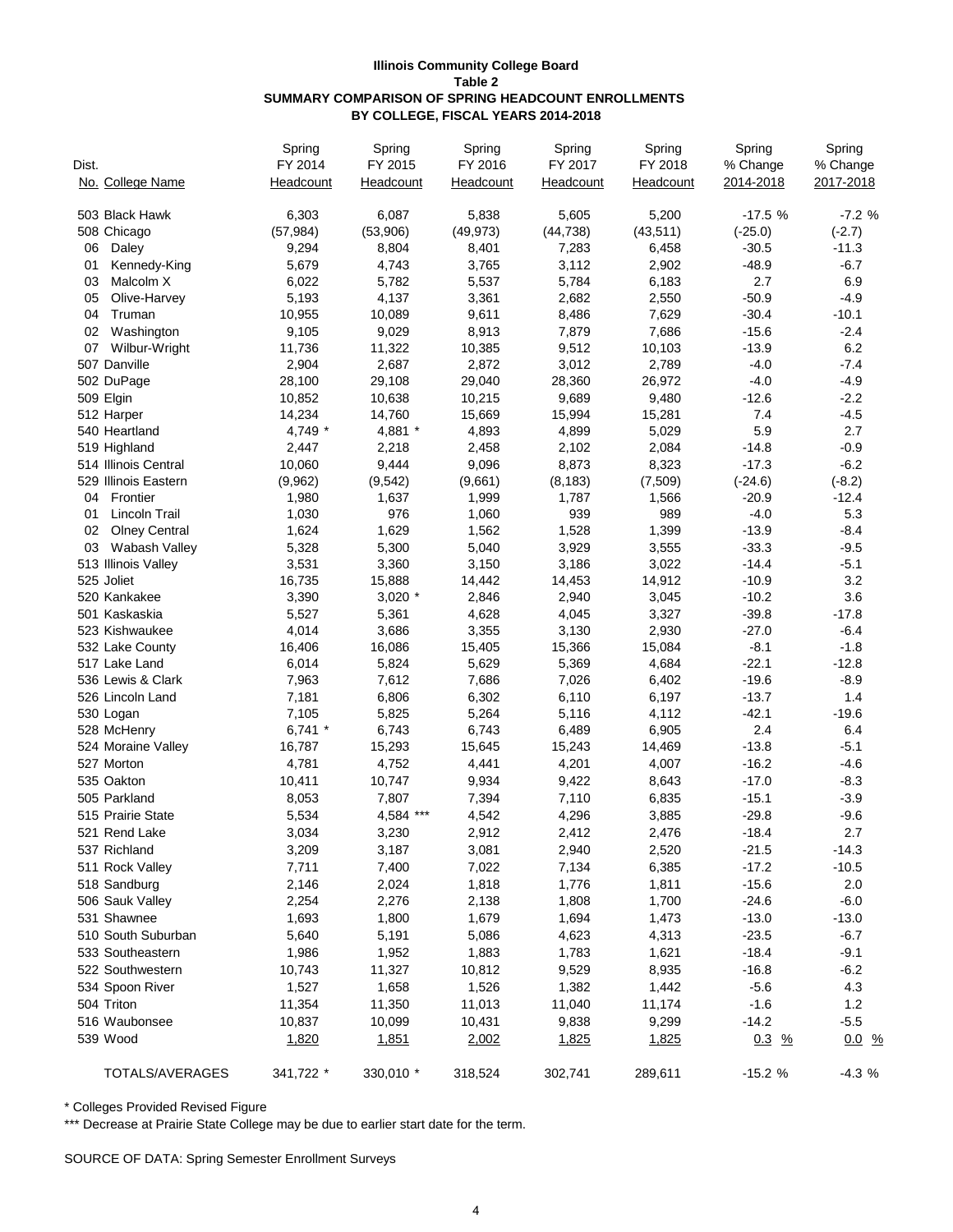#### **Illinois Community College Board Table 3 SUMMARY COMPARISON OF SPRING FTE ENROLLMENTS BY COLLEGE, FISCAL YEARS 2014-2018**

| Dist.<br>No. College Name  | Spring<br>FY 2014<br><b>FTE</b> | Spring<br>FY 2015<br><b>FTE</b> | Spring<br>FY 2016<br><b>FTE</b> | Spring<br>FY 2017<br><b>FTE</b> | Spring<br>FY 2018<br><b>FTE</b> | Spring<br>% Change<br>2014-2018 | Spring<br>% Change<br>2017-2018 |
|----------------------------|---------------------------------|---------------------------------|---------------------------------|---------------------------------|---------------------------------|---------------------------------|---------------------------------|
| 503 Black Hawk             | 3,320                           | 3,154                           | 2,851                           | 2,687                           | 2,527                           | $-23.9%$                        | $-6.0%$                         |
| 508 Chicago                | (35, 468)                       | (32, 396)                       | (29, 756)                       | (26, 944)                       | (26, 039)                       | $(-26.6)$                       | $(-3.4)$                        |
| 06<br>Daley                | 5,735                           | 5,311                           | 4,816                           | 4,415                           | 3,986                           | $-30.5$                         | $-9.7$                          |
| 01<br>Kennedy-King         | 3,887                           | 3,016                           | 2,415                           | 1,968                           | 1,760                           | $-54.7$                         | $-10.6$                         |
| Malcolm X<br>03            | 3,743                           | 3,552                           | 3,385                           | 3,592                           | 3,759                           | 0.4                             | 4.6                             |
| 05<br>Olive-Harvey         | 2,877                           | 2,394                           | 1,872                           | 1,520                           | 1,396                           | $-51.5$                         | $-8.2$                          |
| 04<br>Truman               | 5,868                           | 5,474                           | 5,159                           | 4,515                           | 4,087                           | $-30.4$                         | $-9.5$                          |
| Washington<br>02           | 6,397                           | 6,235                           | 6,161                           | 5,392                           | 5,258                           | $-17.8$                         | $-2.5$                          |
| 07<br>Wilbur-Wright        | 6,961                           | 6,414                           | 5,948                           | 5,542                           | 5,793                           | $-16.8$                         | 4.5                             |
| 507 Danville               | 1,728                           | 1,511                           | 1,504                           | 1,508                           | 1,429                           | $-17.3$                         | $-5.2$                          |
| 502 DuPage                 | 15,626                          | 15,952                          | 15,640                          | 14,971                          | 14,161                          | $-9.4$                          | $-5.4$                          |
| 509 Elgin                  | 6,134                           | 6,003                           | 5,778                           | 5,462                           | 5,414                           | $-11.7$                         | $-0.9$                          |
| 512 Harper                 | 8,111                           | 8,093                           | 8,124                           | 8,091                           | 7,983                           | $-1.6$                          | $-1.3$                          |
| 540 Heartland              | 2,852 *                         | 2,898 *                         | 2,955                           | 2,946                           | 2,899                           | 1.6                             | $-1.6$                          |
| 519 Highland               | 1,375                           | 1,274                           | 1,296                           | 1,206                           | 1,142                           | $-16.9$                         | $-5.3$                          |
| 514 Illinois Central       | 5,639                           | 5,282                           | 5,097                           | 4,934                           | 4,653                           | $-17.5$                         | $-5.7$                          |
| 529 Illinois Eastern       | (3,382)                         | (3, 146)                        | (3,268)                         | (2,967)                         | (2,890)                         | $(-14.5)$                       | $(-2.6)$                        |
| 04<br>Frontier             | 623                             | 477                             | 567                             | 614                             | 669                             | 7.5                             | 9.0                             |
| Lincoln Trail<br>01        | 588                             | 575                             | 593                             | 543                             | 543                             | $-7.7$                          | 0.0                             |
| 02<br><b>Olney Central</b> | 1,008                           | 948                             | 890                             | 832                             | 796                             | $-21.1$                         | $-4.4$                          |
| 03<br>Wabash Valley        | 1,163                           | 1,146                           | 1,218                           | 978                             | 883                             | $-24.1$                         | $-9.8$                          |
| 513 Illinois Valley        | 2,089                           | 1,997                           | 1,838                           | 1,800                           | 1,665                           | $-20.3$                         | $-7.5$                          |
| 525 Joliet                 | 8,962                           | 8,663                           | 8,050                           | 7,800                           | 7,947                           | $-11.3$                         | 1.9                             |
| 520 Kankakee               | 2,077                           | $1,881$ *                       | 1,708                           | 1,657                           | 1,616                           | $-22.2$                         | $-2.4$                          |
| 501 Kaskaskia              | 3,187                           | 2,988                           | 2,654                           | 2,326                           | 1,962                           | $-38.4$                         | $-15.6$                         |
| 523 Kishwaukee             | 2,631                           | 2,340                           | 2,144                           | 2,007                           | 1,858                           | $-29.4$                         | $-7.4$                          |
| 532 Lake County            | 8,511                           | 8,365                           | 8,082                           | 8,114                           | 7,973                           | $-6.3$                          | $-1.7$                          |
| 517 Lake Land              | 3,603                           | 3,430                           | 3,258                           | 3,205                           | 3,089                           | $-14.3$                         | $-3.6$                          |
| 536 Lewis & Clark          | 4,098                           | 3,994                           | 3,743                           | 3,536                           | 3,246                           | $-20.8$                         | $-8.2$                          |
| 526 Lincoln Land           | 4,251                           | 4,026                           | 3,704                           | 3,523                           | 3,528                           | $-17.0$                         | 0.1                             |
| 530 Logan                  | 3,260                           | 3,022                           | 2,789                           | 2,591                           | 2,487                           | $-23.7$                         | $-4.0$                          |
| 528 McHenry                | 3,939                           | 3,874                           | 3,679                           | 3,427                           | 3,611                           | $-8.3$                          | 5.4                             |
| 524 Moraine Valley         | 9,593                           | 9,066                           | 9,056                           | 8,752                           | 8,187                           | $-14.7$                         | $-6.4$                          |
| 527 Morton                 | 2,578                           | 2,609                           | 2,477                           | 2,293                           | 2,241                           | $-13.1$                         | $-2.3$                          |
| 535 Oakton                 | 5,507                           | 5,677                           | 5,195                           | 4,883                           | 4,621                           | $-16.1$                         | $-5.4$                          |
| 505 Parkland               | 4,985                           | 4,738                           | 4,524                           | 4,301                           | 4,145                           | $-16.9$                         | $-3.6$                          |
| 515 Prairie State          | 3,281                           | $2,743$ ***                     | 2,585                           | 2,471                           | 2,296                           | $-30.0$                         | $-7.1$                          |
| 521 Rend Lake              | 1,790                           | 1,630                           | 1,731                           | 1,674                           | 1,647                           | $-8.0$                          | $-1.6$                          |
| 537 Richland               | 1,726                           | 1,663                           | 1,657                           | 1,531                           | 1,383                           | $-19.9$                         | $-9.7$                          |
| 511 Rock Valley            | 4,821                           | 4,549                           | 4,421                           | 4,554                           | 4,079                           | $-15.4$                         | $-10.4$                         |
| 518 Sandburg               | 1,344                           | 1,232                           | 1,159                           | 1,143                           | 1,118                           | $-16.8$                         | $-2.2$                          |
| 506 Sauk Valley            | 1,348                           | 1,324                           | 1,239                           | 1,068                           | 999                             | $-25.9$                         | $-6.5$                          |
| 531 Shawnee                | 1,035                           | 1,066                           | 1,018                           | 1,045                           | 903                             | $-12.7$                         | $-13.5$                         |
| 510 South Suburban         | 2,917                           | 2,736                           | 2,500                           | 2,280                           | 2,092                           | $-28.3$                         | $-8.2$                          |
| 533 Southeastern           | 1,038                           | 963                             | 943                             | 902                             | 832                             | $-19.8$                         | $-7.8$                          |
| 522 Southwestern           | 6,827                           | 6,678                           | 6,280                           | 5,802                           | 5,336                           | $-21.8$                         | $-8.0$                          |
| 534 Spoon River            | 937                             | 975                             | 930                             | 910                             | 876                             | $-6.5$                          | $-3.7$                          |
| 504 Triton                 | 5,764                           | 5,669                           | 5,710                           | 5,777                           | 5,624                           | $-2.4$                          | $-2.6$                          |
| 516 Waubonsee              | 5,473                           | 5,211                           | 5,241                           | 4,995                           | 4,700                           | $-14.1$                         | $-5.9$                          |
| 539 Wood                   | 1,232                           | 1,218                           | 1,275                           | 1,213                           | 1,197                           | $-2.8%$                         |                                 |
|                            |                                 |                                 |                                 |                                 |                                 |                                 | <u>-1.3 %</u>                   |
| TOTALS/AVERAGES            | 192,439 *                       | 184,036 *                       | 175,859                         | 167,294                         | 160,396                         | $-16.7%$                        | $-4.1%$                         |

\* Colleges Provided Corrected Figure

\*\*\* Decrease at Prairie State College may be due to earlier start date for the term.

SOURCE OF DATA: Spring Semester Enrollment Surveys